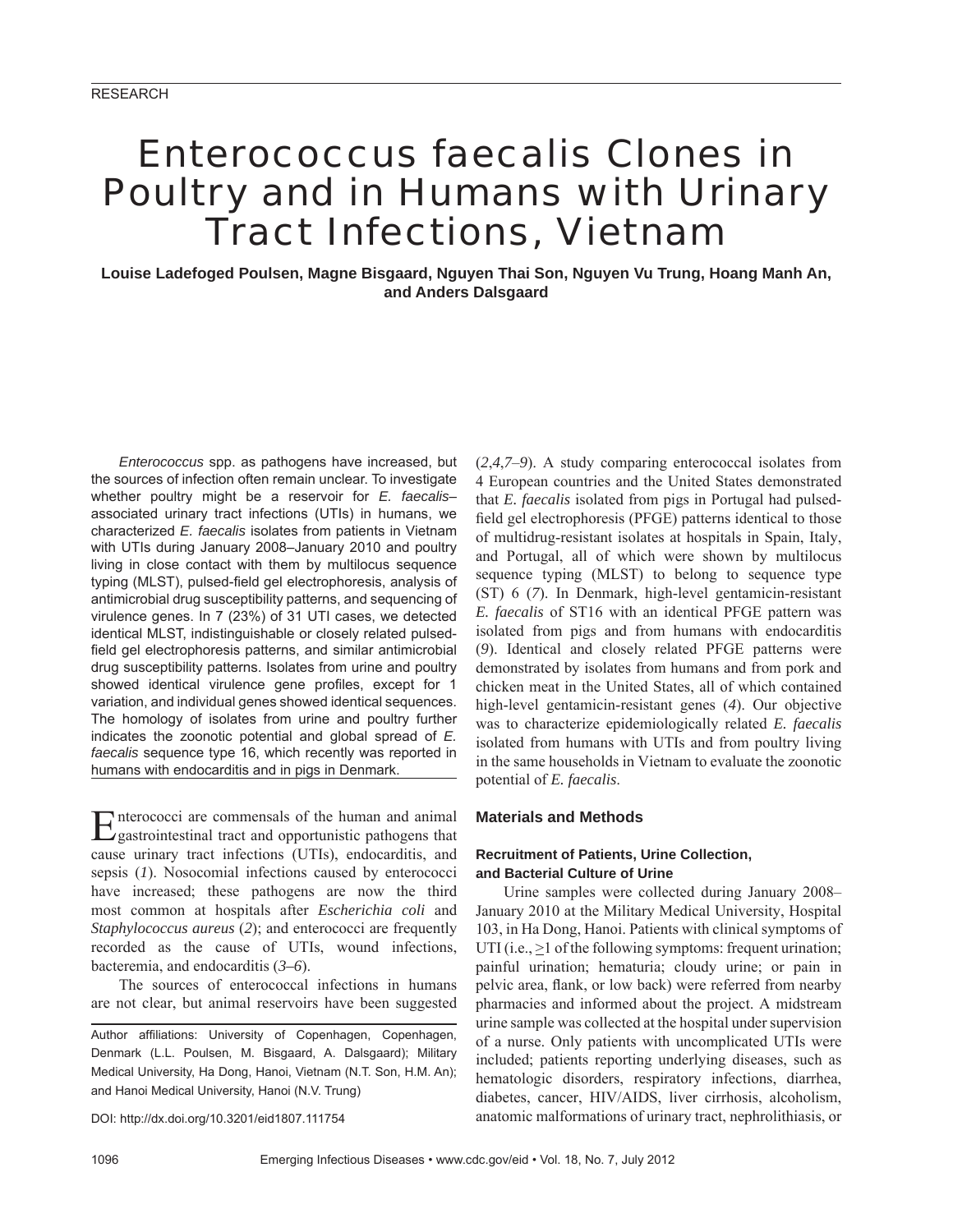urolithiasis were excluded, as were patients with hospitalacquired UTIs. The urine was cultured immediately after collection. Thirty-one UTI patients met the study criteria of having *E*. *faecalis* CFU >103 /mL isolated from a urine sample in pure culture and were raising poultry in their households.

The urine samples were cultured on Flexicult agar plates (Statens Serum Institut, Copenhagen, Denmark), where *E. faecalis* grows as small green/blue-green colonies and *E. faecium* as small green colonies (*10*). Three colonies were isolated from each UTI patient. All 31 participants were interviewed when urine samples were collected. Personal information recorded included age, sex, and underlying diseases. The following clinical symptoms were recorded: frequent urination, painful urination, cloudy urine, blood in urine, pain in pelvic area, flank pain, pain in low back, and fever. In addition, information about duration of symptoms; previous UTIs; and medical treatment before arrival at the hospital, including type of antimicrobial drug used, was recorded.

Species identification of all 31 presumptive *E. faecalis* isolates from urine and 83 isolates from poultry were confirmed by species-specific PCR as described by Dutka-Malen et al. (11). Only isolates identified as *E. faecalis* by PCR were further characterized.

All study participants were informed orally and in writing about the study and provided written consent. The ethics committee at Army Hospital 103 approved the study protocols.

#### **Collection of Cloacal Swabs from Poultry**

When a urine sample was positive for *E. faecalis*, the patient's household was visited within 1 week, and cloacal swabs were taken from 2–4 chickens in the household. Fecal samples were taken with a sterile cotton swab and immediately placed in Cary-Blair media (Oxoid, Basingstoke, Hampshire, UK) for transportation to the laboratory. Samples were then streaked on Slanetz and Bartley agar medium (Merck, Darmstadt, Germany) the same day and incubated for 24–48 h at 37°C. Subsequently, 2 individual colonies were randomly selected and subcultured on nonselective LB-agar, Lennox plates (Difco, Becton Dickinson, Sparks, MD, USA), which were incubated overnight at 37°C to obtain pure cultures. Colonies were then grown in brain–heart infusion broth (Oxoid) overnight at 37°C and stored for further characterization at –80°C in cryotubes containing 30% glycerol.

## **MLST and PFGE**

To investigate whether isolates of *E. faecalis* from urine and poultry belonged to identical STs, we characterized isolates from urine and poultry by MLST. Urine isolates were characterized by sequencing of all 7 housekeeping genes used in the MLST scheme: *gdh*, *gyd*, *pstS*, *gki*, *aroE*, *xpt*, and *yqil*. To confirm that the UTIs were caused by a single strain, 1 additional colony from 9 (29%) of 31 urine samples was characterized by sequencing the *gki* and *yqil* genes. Two isolates from each chicken were characterized by sequencing the *gki* and *yqil* genes. When sequences of both genes in 2 isolates corresponded to the sequence of the same genes in the urine isolate, which occurred in 11 cases, 1 of the 2 isolates from poultry was randomly selected and further characterized. When gene sequences in only 1 isolate from poultry were identical to the isolate from urine, the isolate was further characterized. Primers and PCR conditions are described on the *E. faecalis* MLST website (http://efaecalis.mlst.net/). Amplicons were sequenced in both directions by Macrogen (Seoul, South Korea). DNA sequences obtained were assembled using CLC Main Workbench 5.2 software (CLC bio, Aarhus, Denmark) and compared with published alleles, and an ST was assigned to each strain (http://efaecalis.mlst.net/). PFGE was performed as described (*12*) by using the restriction enzyme *sma*I (New England BioLabs, Ipswich, MA, USA).

#### **Virulence Genes**

The presence and sequence of the following 6 virulence genes were used to further characterize the isolates from urine and poultry: *asa*1, *CylA*, *efaA*, *Esp*, *gelE*, and EF0591 (*13*). After detecting the virulence genes by PCR (*13*), we sequenced the genes in both directions using Macrogen. DNA sequences were compared, and possible nucleotide differences were calculated by using Smith-Waterman local alignment (EMBOSS) available online from the European Bioinformatics Institute: (www.ebi.ac.uk/).

#### **Antimicrobial Drug Susceptibility Testing**

MICs were determined for 16 antimicrobial drugs for comparison analyses by using the Sensititer system (Trek Diagnostics Systems, East Grindstead, UK) according to the manufacturer's guidelines. These drugs were ampicillin (2–32 μg/mL), avilamycin (4–32 μg/mL), chloramphenicol  $(2-64 \mu g/mL)$ , daptomycin  $(0.25-16 \mu g/mL)$ , erythromycin (0.5–32 μg/mL), gentamicin (16–1,024 μg/mL), kanamicin  $(128-2.048 \mu g/mL)$ , linezolid  $(0.5-8 \mu g/mL)$ , moxifloxacin (0.25–8 μg/mL), penicillin (2–32 μg/mL), salinomycin (2– 16 μg/mL), streptomycin (64–2,048 μg/mL), quinupristindalfopristin (0.25–16 μg/mL), tetracycline (1–32 μg/mL), tigecycline (0.015–2 μg/mL), and vancomycin  $(1-32 \text{ μg})$  $mL$ ).

## **Results**

In 7 (23%) of 31 UTI cases, *E. faecalis* isolated from patient urine and poultry demonstrated identical STs and an indistinguishable (4 pairs) or closely related PFGE pattern (3 pairs, defined as showing  $\leq$ 3 fragment difference) (Figure).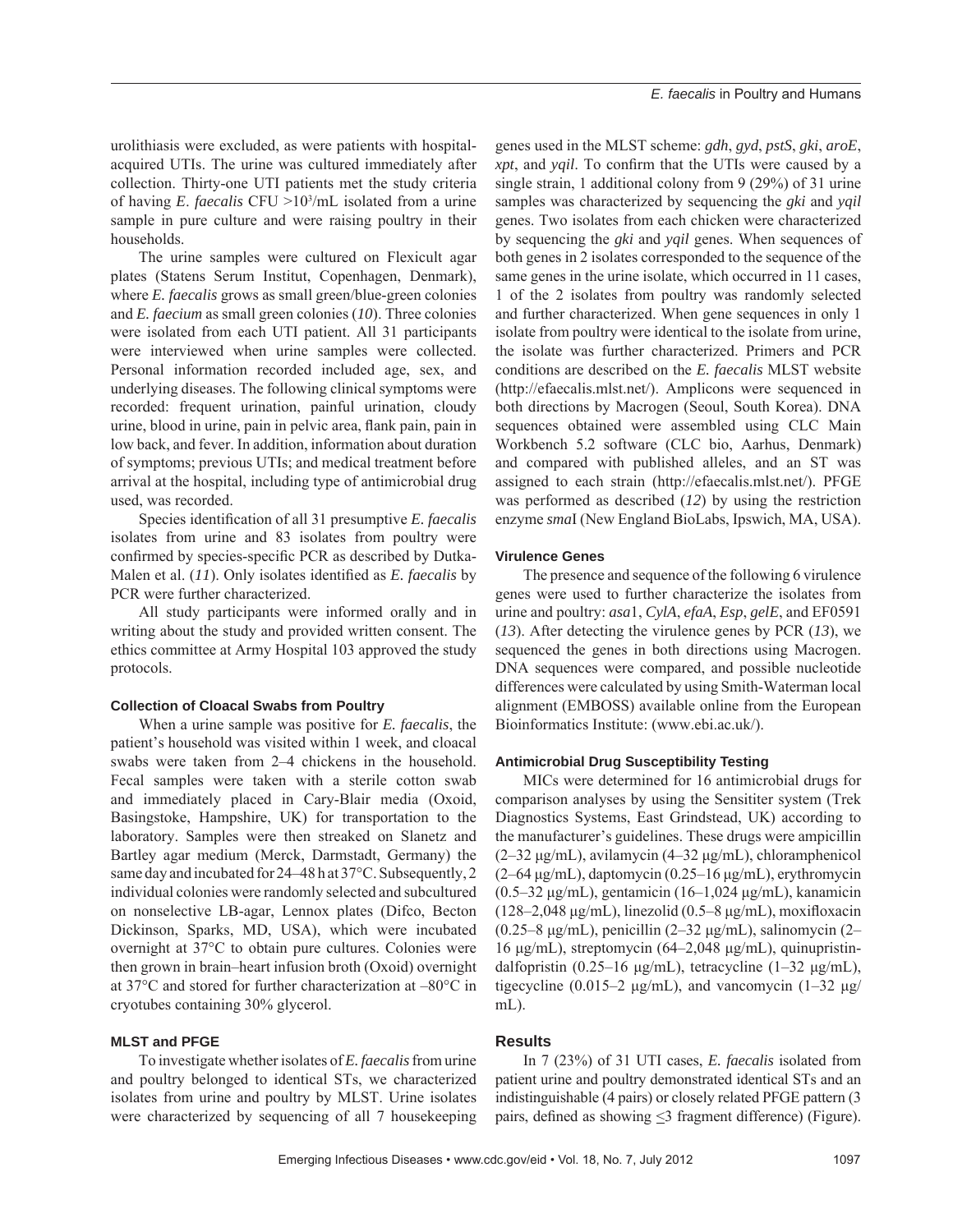## RESEARCH

In addition, antimicrobial drug susceptibility patterns were similar, and only 1 variation was found in the virulence gene profiles (Tables 1, 2). Five of these 7 patients reportedly had a profession where they worked with poultry. A total of 22 patients who did not share a clone of *E. faecalis* found in poultry in their household reported working with poultry.

## **MLST**

Sequencing the 7 housekeeping genes in the 31 *E. faecalis* strains showed the following 14 STs: 4, 16, 17, 93, 116, 136, 141, 314, 410, 411, 412, 413, 415, and 417, with ST16 shown by 16 (51.6%) isolates. Three isolates belonged to ST4, and each of the remaining STs was represented by only 1 isolate. In 7 of 31 households, the same ST was obtained from poultry and urine (Table 1). In 3 households, ST16 was isolated from urine and poultry. In the remaining 4 households, STs 93, 141, 413, and 415 were identified (Table 1). Because each pair of isolates from all selected patients (28%) showed identical *gki* and *yqil* gene sequences, we concluded that the UTI cases were associated with 1 *E. faecalis* strain.

## **PFGE**

We detected 6 PFGE patterns (A1–A6). Of these, 4 pairs from urine and poultry from the same households showed indistinguishable patterns (Table 1; Figure).

#### **Antimicrobial Drug Susceptibility Testing**

When we compared isolates from urine and poultry from individual households, we detected similar MICs of each tested antimicrobial drug, showing a 1-dilution factor deviation (Table 2). For several isolates, an MIC could not be established because the MIC fell outside the test intervals. We detected different MICs for 7 antimicrobial drugs when we compared strains 204U and 204P. All isolates were fully susceptible (lowest or second lowest MIC tested) to ampicillin, avilamycin, linezolid, penicillin, salinomycin, tigecycline, and vancomycin (results not shown in Table 2).

## **Virulence Genes**

PCR for the 6 virulence genes showed that the isolates from urine and poultry from an individual household contained identical virulence genes that varied from 1 to 5 genes, except for 1 household in which the isolate from urine (90U) did not contain the *asa*1 gene (Table 1). When we compared the DNA sequences from the epidemiologically related urine and poultry strains, we found that all 23 sequenced gene pairs showed 100% similarity.

## **Discussion**

We document isolation of the same clone of *E. faecalis* in urine and poultry from the same households in which



Figure. Pulsed-field gel electrophoresis of *Smal-digested Enterococcus faecalis* isolated from humans with urinary tract infections and from poultry in the same houselhold, Vietnam, January 2008–January 2010. Lanes A and P are molecular weight markers. Lane B, isolate 90U; lane C, isolate 90P; lane D, 122U; lane E, 122P; lane F, 186U; lane G, 186P; lane H, 191U; lane I, 191P; lane J, 204U; lane K, 204P; lane L, 217U; lane M, 217P; lane N, 221U; and lane O, 221P.

patients had close contact with the poultry. The potential for zoonotic transmission of *E. faecalis* has been suggested, but to our knowledge, only epidemiologically unrelated isolates have been investigated (*3*,*4*,*7*–*9*,*14*).

Most of the isolates in our study belonged to ST16, which has been isolated from animals and humans, including clinical and nonclinical isolates (*14*). ST93 was isolated from a patient with an ulcer in Poland and from an unknown source in the United States, and ST141 was isolated from chickens in Denmark and from a blood sample of a hospitalized person in Poland (http://efaecalis.mlst.net/).

When we interpreted PFGE patterns for their relatedness using criteria suggested by Tenover et al. (*15*), we found 4 pairs of *E. faecalis* strains with indistinguishable band patterns that could be "considered to represent the same strain" (*15*). From 3 individual households, isolates from urine and poultry showed PFGE patterns with 1 or 2 band differences and thus can be considered closely related (*15*). These identical or closely related PFGE patterns, together with the supporting findings by MLST and virulence gene profiling, suggest that *E. faecalis* might be transmitted from poultry to humans, causing UTIs. However, the finding of similar isolates from humans and poultry also could result from sharing a common clone of *E. faecalis*. ST16 has been reported from various epidemiologically unrelated human and animal sources (*14*), which could indicate a common clone in humans and animals. Because no data about ST16 in the environment are available, an environmental reservoir cannot be ruled out.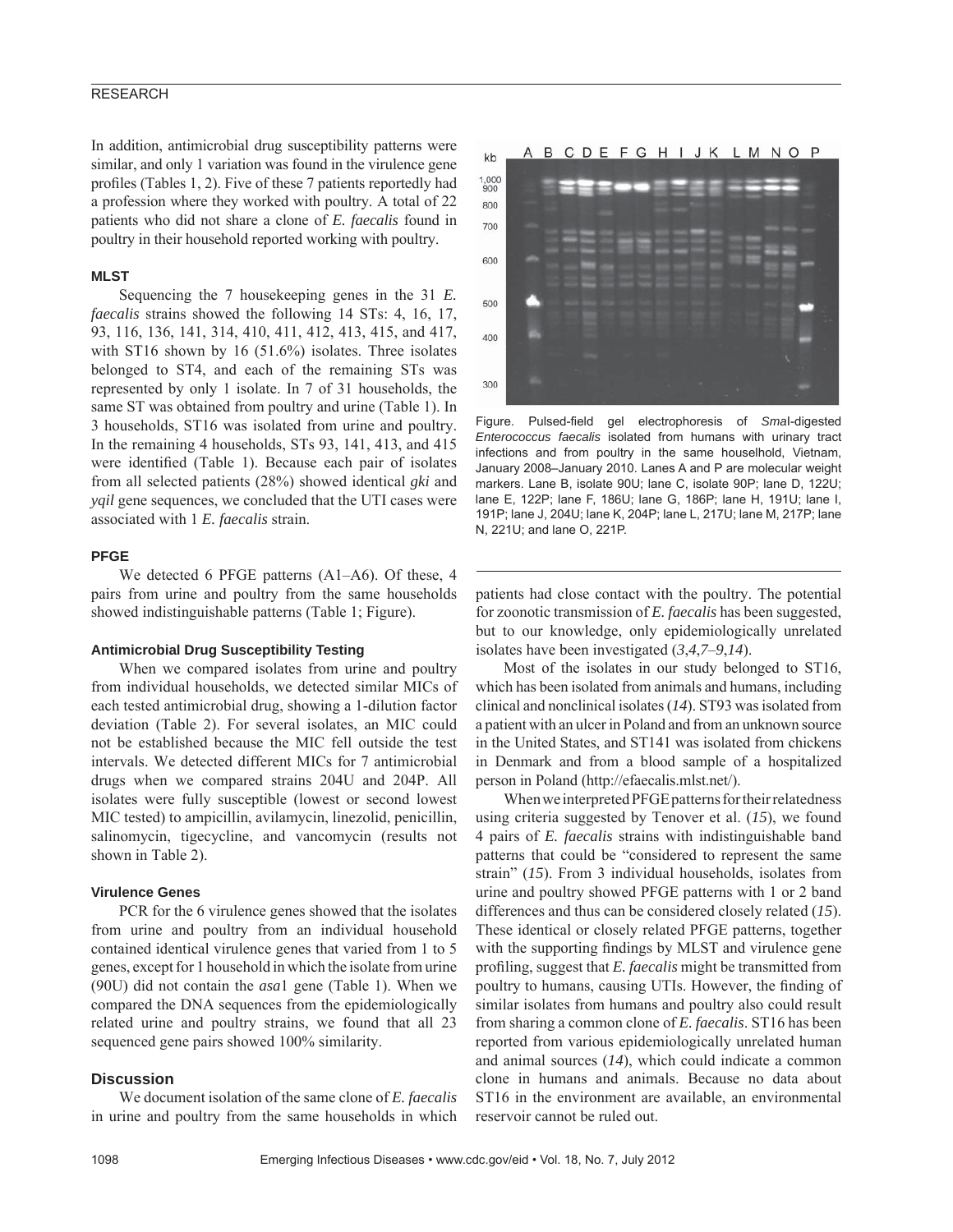|                                                                                                                          |         |           |                | Virulence genes |      |      |     |      |        | Duration of  |
|--------------------------------------------------------------------------------------------------------------------------|---------|-----------|----------------|-----------------|------|------|-----|------|--------|--------------|
| Strain+                                                                                                                  | Source  | MLST type | PFGE pattern   | asa1            | CylA | efaA | Esp | gelE | EF0591 | symptoms, mo |
| 90U                                                                                                                      | Urine   | 16        | A1             |                 |      | $+$  |     |      |        |              |
| 90P                                                                                                                      | Poultry | 16        | A <sub>2</sub> | $\ddot{}$       |      |      |     |      |        | <b>NA</b>    |
| <b>122U</b>                                                                                                              | Urine   | 16        | A <sub>2</sub> | $\ddot{}$       |      |      |     |      |        |              |
| 122P                                                                                                                     | Poultry | 16        | A <sub>1</sub> | +               |      |      |     |      |        | <b>NA</b>    |
| 186U                                                                                                                     | Urine   | 93        | A <sub>3</sub> |                 |      |      |     |      |        | 24           |
| 186P                                                                                                                     | Poultry | 93        | A <sub>3</sub> |                 |      |      |     |      |        | <b>NA</b>    |
| 191U                                                                                                                     | Urine   | 413       | A <sub>3</sub> |                 |      |      |     |      |        | 24           |
| 191P                                                                                                                     | Poultry | 413       | A <sub>1</sub> |                 |      |      |     |      |        | <b>NA</b>    |
| 204U                                                                                                                     | Urine   | 16        | A <sub>1</sub> |                 |      |      |     |      |        |              |
| 204P                                                                                                                     | Poultry | 16        | A <sub>1</sub> |                 |      |      |     |      |        | <b>NA</b>    |
| 217U                                                                                                                     | Urine   | 415       | A <sub>3</sub> |                 |      |      |     |      |        | 0.5          |
| 217P                                                                                                                     | Poultry | 415       | A <sub>3</sub> |                 |      |      |     |      |        | <b>NA</b>    |
| 221U                                                                                                                     | Urine   | 141       | A <sub>6</sub> |                 |      |      |     |      |        | 120          |
| 221P                                                                                                                     | Poultry | 141       | A <sub>6</sub> |                 |      |      |     |      |        | <b>NA</b>    |
| *MLST, multilocus sequence typing; PFGE, pulsed-field gel electrophoresis; +, positive; -, negative; NA, not applicable. |         |           |                |                 |      |      |     |      |        |              |

Table 1. MLST, PFGE, and virulence gene profiles for *Enterococcus faecalis* isolated from humans with urinary tract infections and poultry from the same households, Vietnam, January 2008–January 2010\*

†All isolates except 221U were recovered from female patients. Strains isolated from patients with urinary tract infections are designated as U and strains isolated from poultry as P.

Because 27 of the 31 patients reported having contact with poultry through their work, contact with poultry outside the household environment cannot be excluded as the source of *E. faecalis*. Epidemiologic risk factor studies are needed to document actual transmission routes.

The variation found in resistance patterns might have resulted from exposure to different antimicrobial drugs, resulting in different selection pressure on *E. faecalis* in the human and poultry hosts. The 7 patients studied had UTI symptoms for an average of 514 days (range 5 days–10 years), which is unusually long for UTI (Table 1). Although self-medication is well established to be a common practice in Vietnam (*16*), only 2 of the 7 patients acknowledged use of antimicrobial drugs to treat their UTI symptoms before they participated in the study (data not shown). Over time, patients tend to forget what kind of medication they received. Furthermore, the questionnaire asked only whether antimicrobial drugs were used against

UTI, not whether they were used to treat other diseases. In addition, poultry might have been exposed to antimicrobial drugs through growth promoters added in the feedstuff and during therapeutic or preventive treatments, but information about such use was not available.

In most Western countries, contact with poultry occurs mainly through handling and consumption of poultry meat. However, the risk for zoonotic transmission of *E. faecalis* from poultry meat remains to be investigated. Thus, similar studies and risk factor studies should be conducted in more countries to evaluate the effect on zoonotic transmission of differences in human habits of poultry consumption and contact with poultry. In addition, animals other than pigs and poultry should be investigated as sources of zoonotic *E. faecalis* transmission. Finally, we cannot exclude the possibility that *E. faecalis* pathotypes found in poultry might represent transmission from humans, e.g., in this study, from UTI patients. However, poultry as carriers of

Table 2. Antimicrobial drug susceptibility (MIC) testing of *Enterococcus faecalis* isolated from humans with urinary tract infections and poultry in the same household, Vietnam, January 2008–January 2010\*

|             | pounty in the same neasonoid, violitam, samaary |                                             |            | $-000$ variagely<br>$-\circ\cdot\circ$ |                       |                |                       |             |                           |  |  |  |
|-------------|-------------------------------------------------|---------------------------------------------|------------|----------------------------------------|-----------------------|----------------|-----------------------|-------------|---------------------------|--|--|--|
|             |                                                 | Antimicrobial drug and test interval, µg/mL |            |                                        |                       |                |                       |             |                           |  |  |  |
|             | CHL,                                            | DAP.                                        | ERY.       | GEN.                                   | KAN.                  | MXF.           | STR.                  | $Q-D$       | TET,                      |  |  |  |
| Strain      | $2 - 64$                                        | $0.25 - 16$                                 | $0.5 - 32$ | $16 - 1,024$                           | 128-2,048             | $0.25 - 8$     | 64-2,048              | $0.25 - 16$ | $1 - 32$                  |  |  |  |
| 90U         | 64                                              | $4+$                                        | >32        | >1,024                                 | >2.048                | < 0.25         | $>2,048$ <sup>+</sup> | 16          | >32                       |  |  |  |
| 90P         | >64                                             | $>16+$                                      | 32         | 512                                    | >2,048                | < 0.25         | 128+                  | 16          | >32                       |  |  |  |
| <b>122U</b> | 64                                              | 4                                           | >32        | 64†                                    | >2,048                | $\leq 0.25$    | 128+                  | 16          | >32                       |  |  |  |
| 122P        | >64                                             | 4                                           | >32        | 1,024+                                 | >2,048                | < 0.25         | $>2,048$ <sup>+</sup> | 16          | >32                       |  |  |  |
| 186U        | 4                                               | 4                                           | $>32+$     | $\leq 16$                              | ≤128                  | < 0.25         | $\leq 64$             | 16          | $>32+$                    |  |  |  |
| 186P        | 4                                               | 8                                           | $5 - 5$    | ~16                                    | < 128                 | < 0.25         | < 64                  | 16          | $\leq$ 1†                 |  |  |  |
| 191U        | 32                                              |                                             | >32        | >1,024                                 | >2,048                | < 0.25         | >2,048                | 16          | 32 <sub>†</sub>           |  |  |  |
| 191P        | 64                                              | 8                                           | >32        | 512                                    | >2,048                | < 0.25         | >2,048                | 16          | $\leq$ 1†                 |  |  |  |
| 204U        | 64†                                             |                                             | $>32+$     | $>1,024$ <sup>+</sup>                  | $>2,048$ <sup>+</sup> | $< 0.25 +$     | $>2,048$ <sup>+</sup> | $16+$       | 32                        |  |  |  |
| 204P        | 4†                                              | 8                                           | $4+$       | $16+$                                  | $5128 +$              | 2 <sub>1</sub> | 564                   | $0.5+$      | 32                        |  |  |  |
| 217U        |                                                 | 4                                           | $\leq 0.5$ | 32                                     | ≤128                  | < 0.25         | 256                   | 8           |                           |  |  |  |
| 217P        |                                                 | 4                                           | $\leq 0.5$ | $\leq 16$                              | < 128                 | < 0.25         | 256                   | 8           | $\frac{1}{2}$<br>$\leq 1$ |  |  |  |
| 221U        | 64                                              | 4                                           | < 0.5      | $16+$                                  | < 128                 | < 0.25         | 128                   | 8           | >32                       |  |  |  |
| 221P        | 64                                              |                                             |            | 64†                                    | < 128                 | < 0.25         | 128                   | 8           | >32                       |  |  |  |

\*CHL, chloramphenicol; DAP, daptomycin; ERY, erythromycin; GEN, gentamicin; KAN, kanamicin; MXF, moxifloxacin; STR, streptomycin; Q-D,

quinupristin-dalfopristin; TET, tetracycline.

†>1 dilution difference between urine and poultry strain.